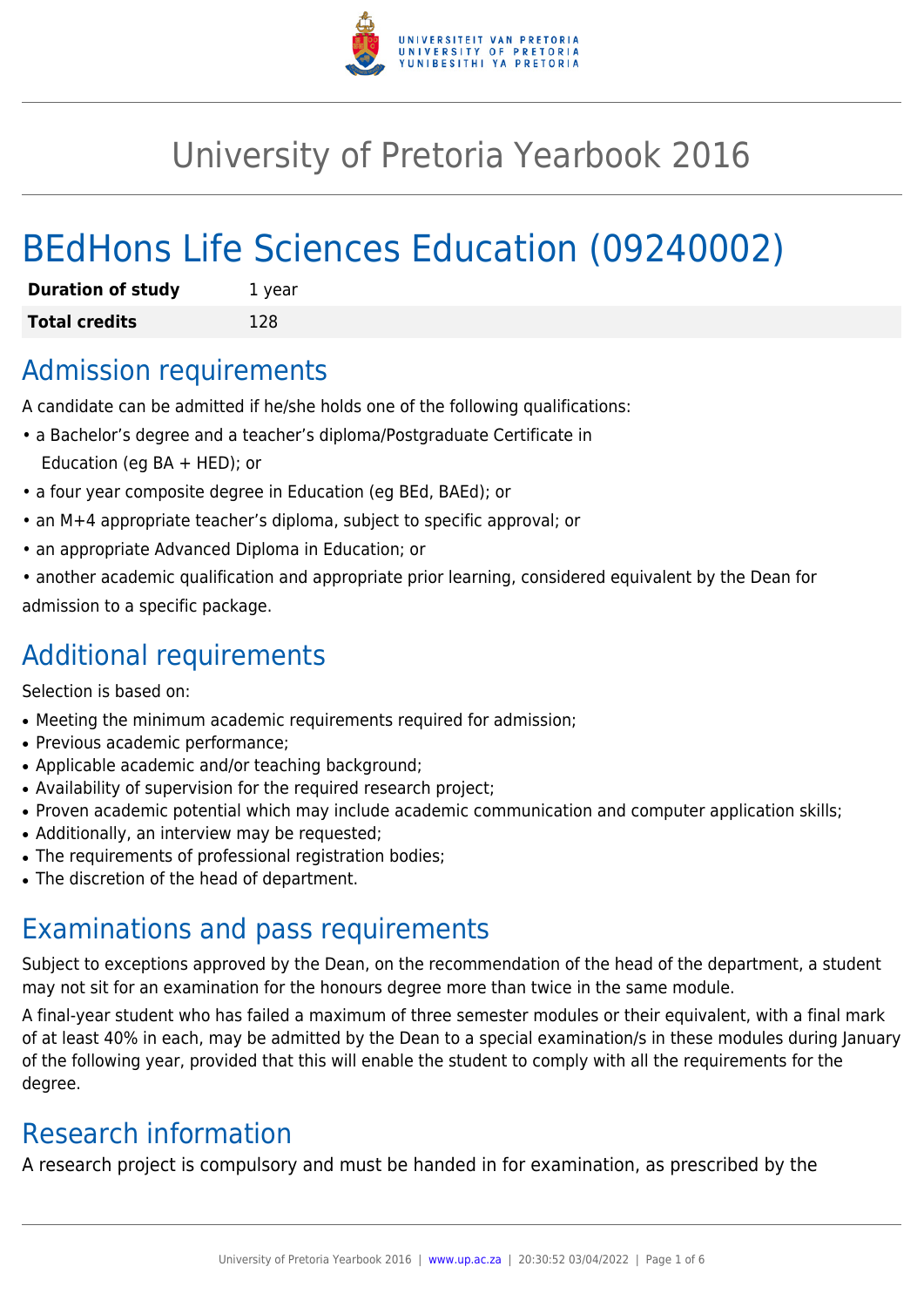

particular department.

# Pass with distinction

The degree is conferred with distinction on a student who has obtained an average of at least 75%, with a minimum of 70% in each module.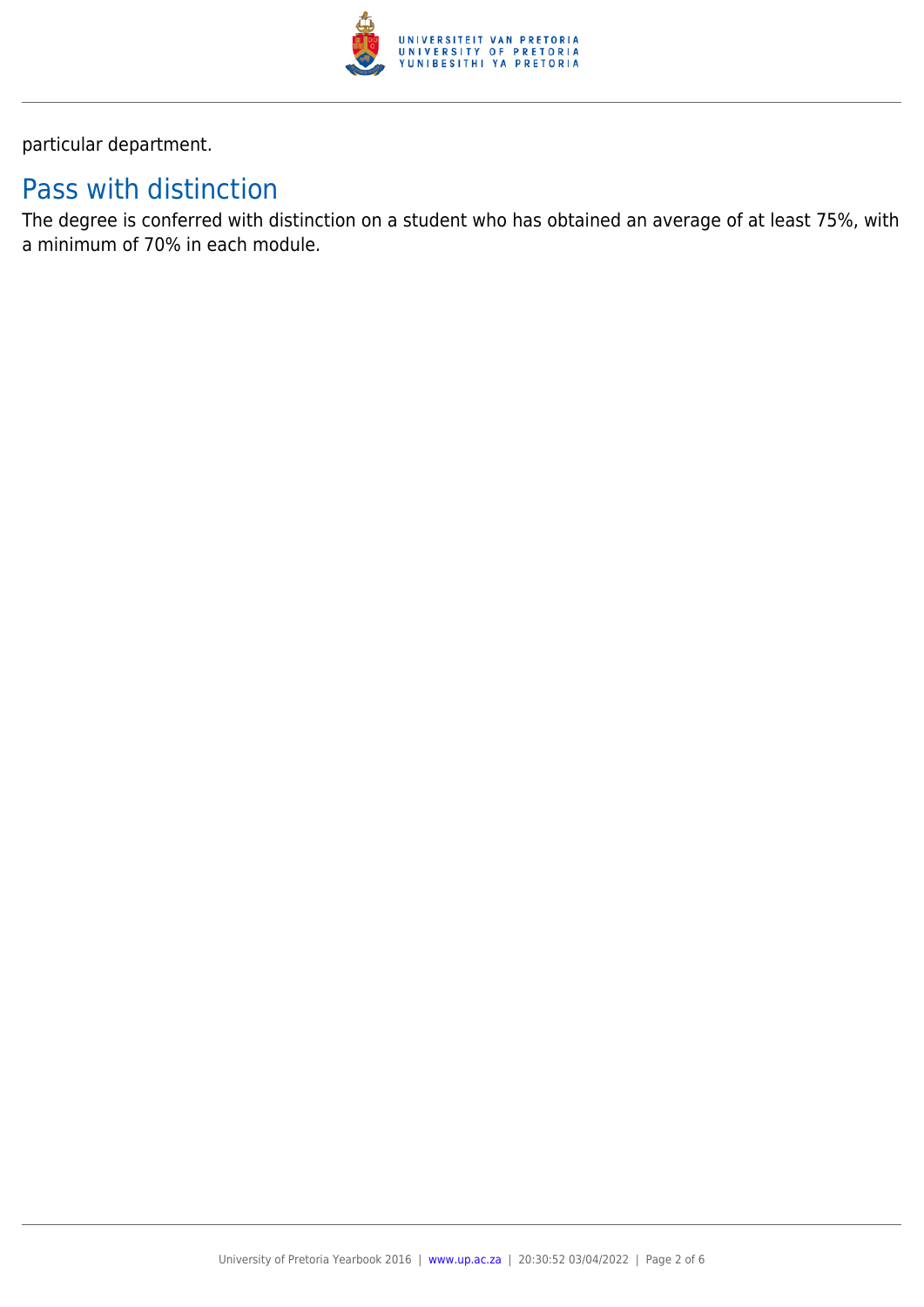

# Curriculum: Final year

#### **Minimum credits: 128**

When the full-time option is chosen, all "Fundamental" and "Core" modules must be selected. When the part-time option is chosen, NMQ 745, EDS 711, CDD 710 and API 711 must be selected in the 1st year and NMQ 755, LSN 730, SMP 780 and SCU 731 must be selected in the final year.

### **Fundamental modules**

#### **Part 2: Research report 780 (SMP 780)**

| <b>Module credits</b>         | 16.00                      |
|-------------------------------|----------------------------|
| <b>Prerequisites</b>          | No prerequisites.          |
| Language of tuition           | Double Medium              |
| <b>Academic organisation</b>  | Science, Maths + Techno Ed |
| <b>Period of presentation</b> | Semester 1                 |

#### **Module content**

Write a research report; Small-scale action research in the teaching/training situation. Research proposal development; Use quantitative and/or qualitative methods.

#### **Part 1: Research proposal 755 (NMQ 755)**

| <b>Module credits</b>         | 16.00                          |
|-------------------------------|--------------------------------|
| Language of tuition           | Both Afr and Eng               |
| <b>Academic organisation</b>  | <b>Education Dean's Office</b> |
| <b>Period of presentation</b> | Semester 1                     |

#### **Module content**

Guided literature research, formulation of a conceptual framework and development of a research proposal for a supervised research project of limited scope.

### **Core modules**

### **Curriculum development 710 (CDD 710)**

| 16.00                      |
|----------------------------|
| No prerequisites.          |
| Double Medium              |
| Science, Maths + Techno Ed |
| Semester 1 or Semester 2   |
|                            |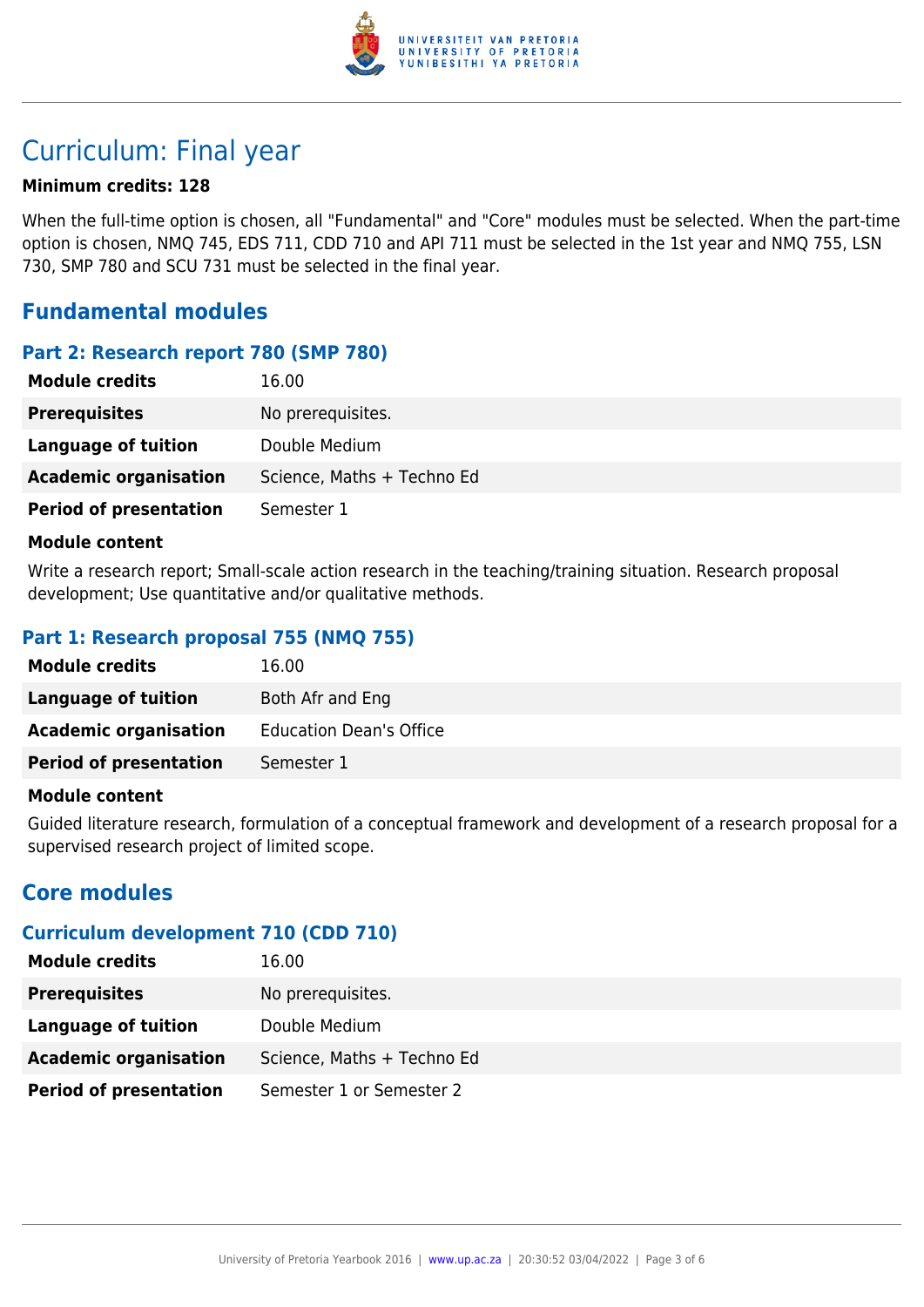

#### **Module content**

Principles and foundations of curriculum/programme design and development. International and national models and trends in curriculum/programme development. Principles of outcomes-based programming in the SAQA context. Curriculum development models and instruments in action. Situation and task analysis needs assessment. Development. Dissemination. Implementation as a change process. Assessment and evaluation.

### **Life science education 730 (LSN 730)**

| 16.00                      |
|----------------------------|
| No prerequisites.          |
| Double Medium              |
| Science, Maths + Techno Ed |
| Semester 1 or Semester 2   |
|                            |

#### **Module content**

The nature and structure of life science: implications for life sciences teaching; learning excellence in life sciences; development and administration of a school's life sciences department; planning of learning activities in life sciences; experimentation and research methodology; practical work, demonstrations and microscope work; management and use of organisms in the laboratory; the life sciences club; excursions and fieldwork; safety in the laboratory.

#### **Educational research methodology 745 (NMQ 745)**

| <b>Module credits</b>         | 16.00                          |
|-------------------------------|--------------------------------|
| Language of tuition           | Both Afr and Eng               |
| <b>Academic organisation</b>  | <b>Education Dean's Office</b> |
| <b>Period of presentation</b> | Semester 1                     |

#### **Module content**

The nature of educational enquiry: contexts of research, research ethics, truth, rationality, subjectivity and objectivity; Quantitative and qualitative modes of enquiry, research designs and data collection techniques. Various approaches to qualitative research including case study research, historical research, ethnographic research, and action research. Basic concepts and principles of quantitative research. Statistical techniques in the educational research process. Survey methodology and questionnaire design. Classification and graphical representation of data. Descriptive measures. Statistical inference. Data-processing procedures. Parametric versus non-parametric tests. Some test statistics (e.g. F-Test and T-test). Formulating a research methodology for a limited project.

#### **Assessment approaches and instruments 711 (API 711)**

| <b>Module credits</b>         | 16.00                      |
|-------------------------------|----------------------------|
| <b>Language of tuition</b>    | Both Afr and Eng           |
| <b>Academic organisation</b>  | Science, Maths + Techno Ed |
| <b>Period of presentation</b> | Semester 2                 |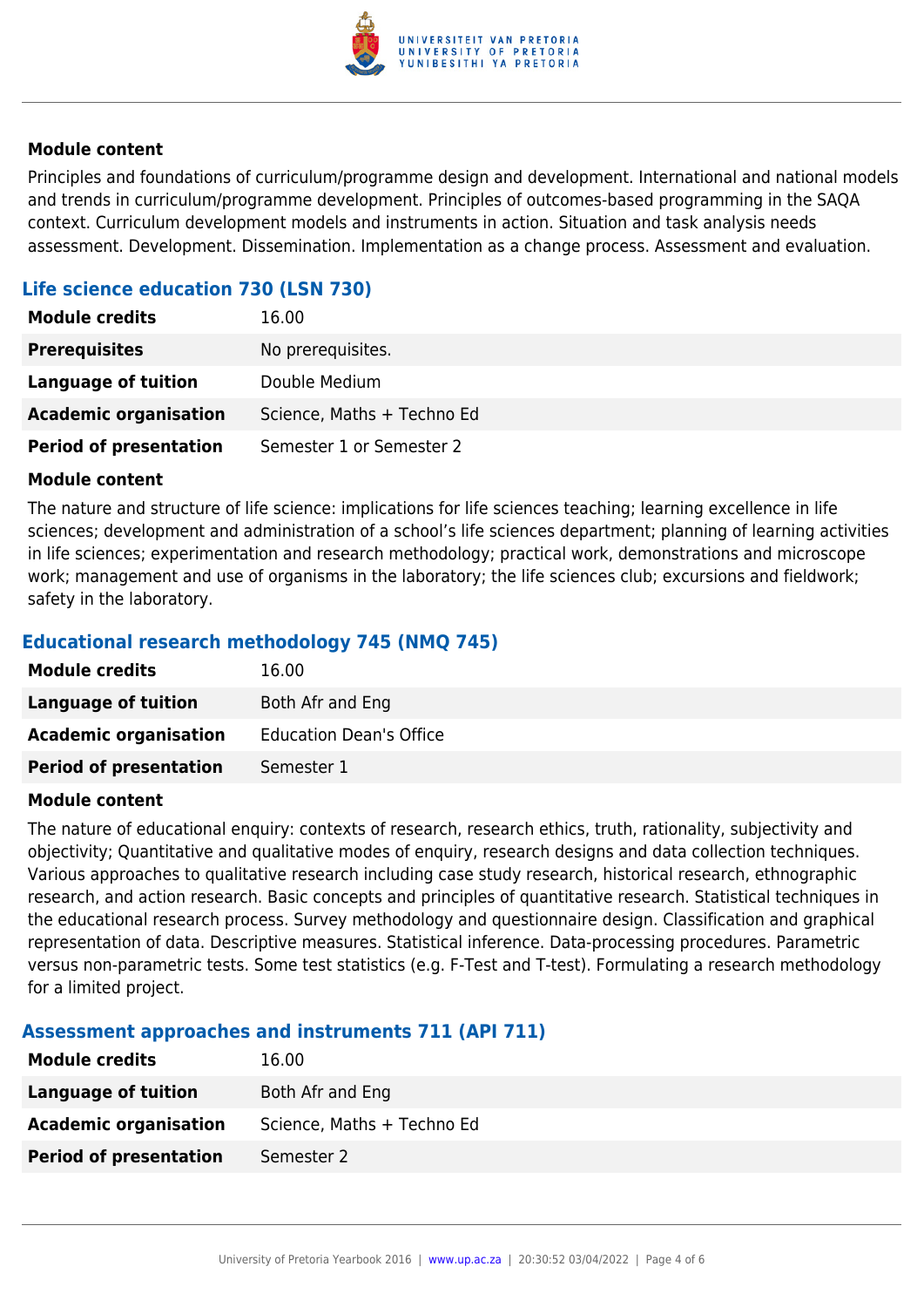

#### **Module content**

Foundations, principles and ethics of assessment practices. International trends. Quantitative and qualitative modes of assessment and appropriate instruments. Generating evidence for assessment. Assessment and quality assurance. Techniques of computer-based assessment.

#### **Philosophy and social imperatives of education 711 (EDS 711)**

| <b>Module credits</b>         | 16.00                         |
|-------------------------------|-------------------------------|
| Language of tuition           | Both Afr and Eng              |
| <b>Academic organisation</b>  | <b>Educational Psychology</b> |
| <b>Period of presentation</b> | Semester 1                    |

#### **Module content**

Meta-theories in education. Empiricism; rational empiricism; critical rationalism; critical theory; phenomenology; hermeneutics; system theory; philosophies in education: traditional philosophies; indigenous (African) philosophies. The influence of modernism and postmodernism on education. Sociological imperatives for education. Theories of societal change and roles and values of education. Comparative perspectives on learning theories and their meaning for education.

#### **Sciences curriculum 731 (SCU 731)**

| <b>Module credits</b>         | 16.00                      |
|-------------------------------|----------------------------|
| Language of tuition           | English                    |
| <b>Academic organisation</b>  | Science, Maths + Techno Ed |
| <b>Period of presentation</b> | Semester 2                 |

#### **Module content**

The nature of the natural sciences, technology and mathematics: public understanding of scientific, mathematical and technological endeavours and their impact on society. Ethical implications of practices and advances in these fields. Indigenous Knowledge Systems (IKS), ethno-mathematics and technologies and ways of knowing. Implications for teaching and learning content, and anticipated outcomes. The purpose and nature of curricula to develop scientific ways of understanding the world.

### **Elective modules**

#### **Life science education 730 (LSN 730)**

| <b>Module credits</b>         | 16.00                      |
|-------------------------------|----------------------------|
| <b>Prerequisites</b>          | No prerequisites.          |
| Language of tuition           | Double Medium              |
| <b>Academic organisation</b>  | Science, Maths + Techno Ed |
| <b>Period of presentation</b> | Semester 1 or Semester 2   |